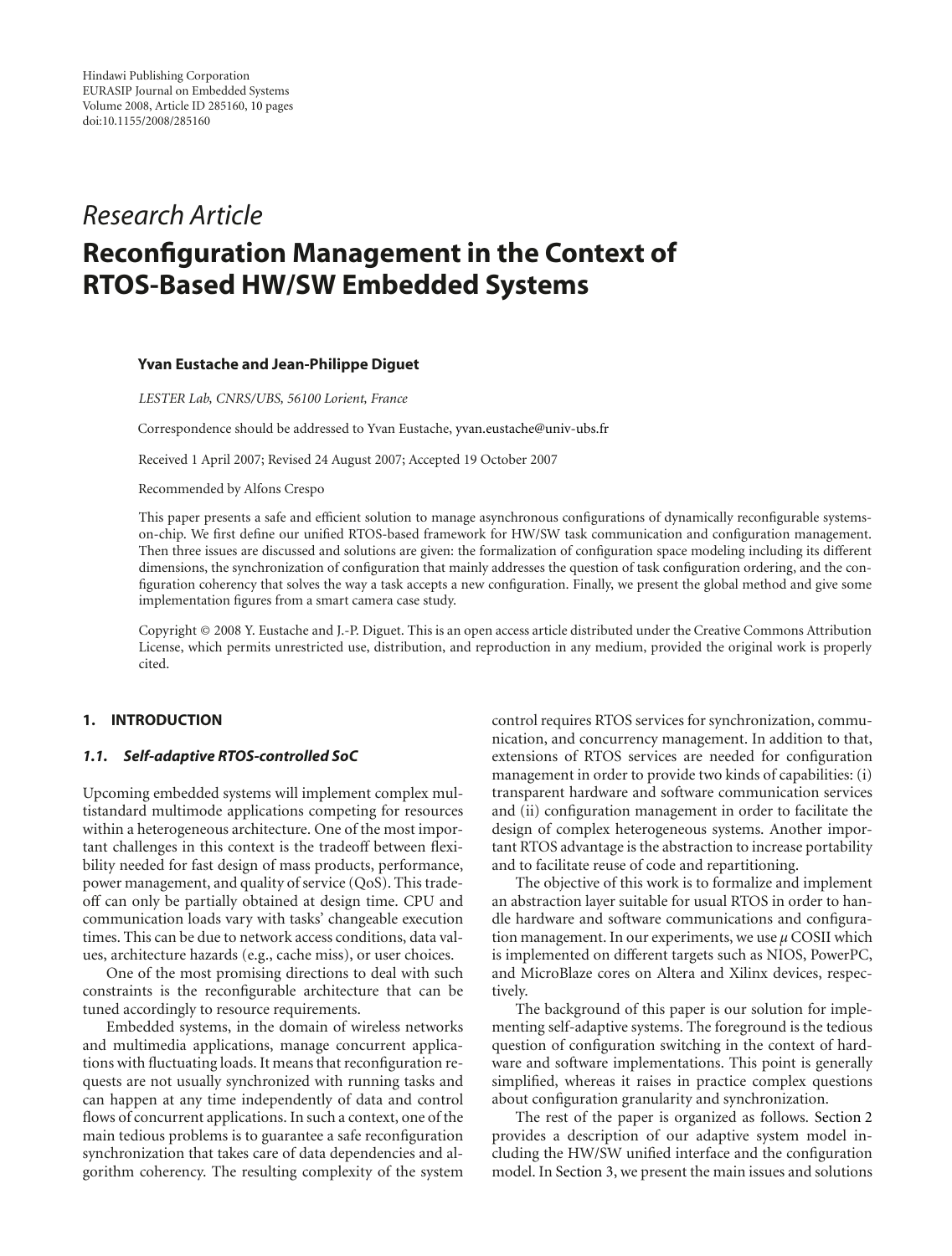involved with the reconfiguration and propose the new concept of configuration granularity to manage a coherent configuration. Finally, a smart camera case study is introduced in Section 4 to validate our approach.

## *1.2. Related works*

In this section, we survey a selection of related works in the area of RTOS-based reconfigurable SoC. Firstly a lot of work has been produced in the domain of adaptive architectures. Different techniques have been introduced for clock and voltage scaling [1], cache resources [2], and functional units [3] allocations. These approaches can be classified in the category of local configurations based on specific aspects. Our aim is to add global configuration management including both algorithmic and architectural aspects.

Secondly RTOS for HW management has been recently introduced. Proofs of concepts are exhibited in [4, 5]. These experiments show that RTOS level management of reconfigurable architectures can be considered as being available from a research perspective. In [5], the RTOS is mainly dedicated to the management (placement/communication) of HW tasks. Run-time scheduling and 1D and 2D placement of HW tasks' algorithms are described in [6]. In [4], the OS4RS layer is an OS extension that abstracts the task implementation in hardware or software; the main contribution of this work is the communication API based on message passing where communication between HW and SW tasks is handled with a hardware abstraction layer. Moreover, the heterogeneous context switch issue is solved by defining *switching points* in the data flow graph, but no computation details are given. In [7], abstraction of the CPU/FPGA component boundary is supported by HW thread interface concept, and specific RTOS services are implemented in HW. In [8], more details are given about a network-on-chip communication scheme.

The current state of the art shows that adaptive, reconfigurable, and programmable architectures are already available, but there is no real complete solution proposed to guarantee safe configuration management. Some concepts are presented but no systematic solutions are proposed.

## **2. ADAPTIVE SYSTEM MODEL**

#### *2.1. System model*

The targeted system is a multitask heterogeneous system composed by an embedded processor for the SW tasks and accelerators implementing HW tasks; both are masters on a communication medium, which is a shared bus or a network-on-chip. Such a system improves performances since several data-dependent or independent tasks can run concurrently. Communication between data-dependent tasks is based on shared memories for data and RTOS message passing services for events and address notification (e.g., mailbox and message queue). Data-dependent tasks are gathered in a cluster; each cluster can have one or more source tasks and sink tasks; a minimum cluster is reduced to a single



Figure 1: Unified communication and configuration interface.

task. At the highest level, applications can be composed by several clusters.

We define the model of the system as a directed acyclic graph where a task is represented by a node and the shared memory by an edge connecting two nodes (details are given in Section 3.3.3).

## *2.2. UCCI concept*

#### *2.2.1. OS services access for HW tasks*

Abstract HW/SW interface for an embedded system-on-chip is an important topic. It allows communications between tasks independently of their implementations. In our adaptive strategy, communications are not limited to data since local data (task context: recursive data, counters), configuration (pointers, configuration ID), and metrics are also exchanged. Thus, task communications are encapsulated within a unified interface called UCCI (see Figure 1) that handles configuration, data, and control communications in such a way that usual SW and HW implementations can be directly instantiated in the new framework.

Each HW task has a legal representative (LR) which is a lightweight SW task that maintains communications between RTOS and tasks implemented in hardware. Local data can be read (resp., written) by the LR in case of HW to SW (resp., SW to HW) migration or by the HW UCCI in case of HW to HW migration. Basically, a context transfer is equivalent to a data transfer performed between reconfigurations in case of HW to SW or HW to HW migrations.

The UCCI implementation imposes some constraints regarding I/O format. For instance, local data are based on identical stacks for all HW and SW versions. Moreover, some SW routines have been added for data format adaptation; the more used one is the bit/byte conversion routine required when SW tasks accede to binary images where pixel is coded as bit for bandwidth and area optimization.

#### *2.2.2. Tasks communication*

Communications with an SW task are involved to call the intertask communication RTOS services. Two kinds of operation can be used: post and pend communications. For SW  $\rightarrow$  SW communications, traditional communication services are used, whereas in  $HW \leftrightarrow SW$  communications, the LR task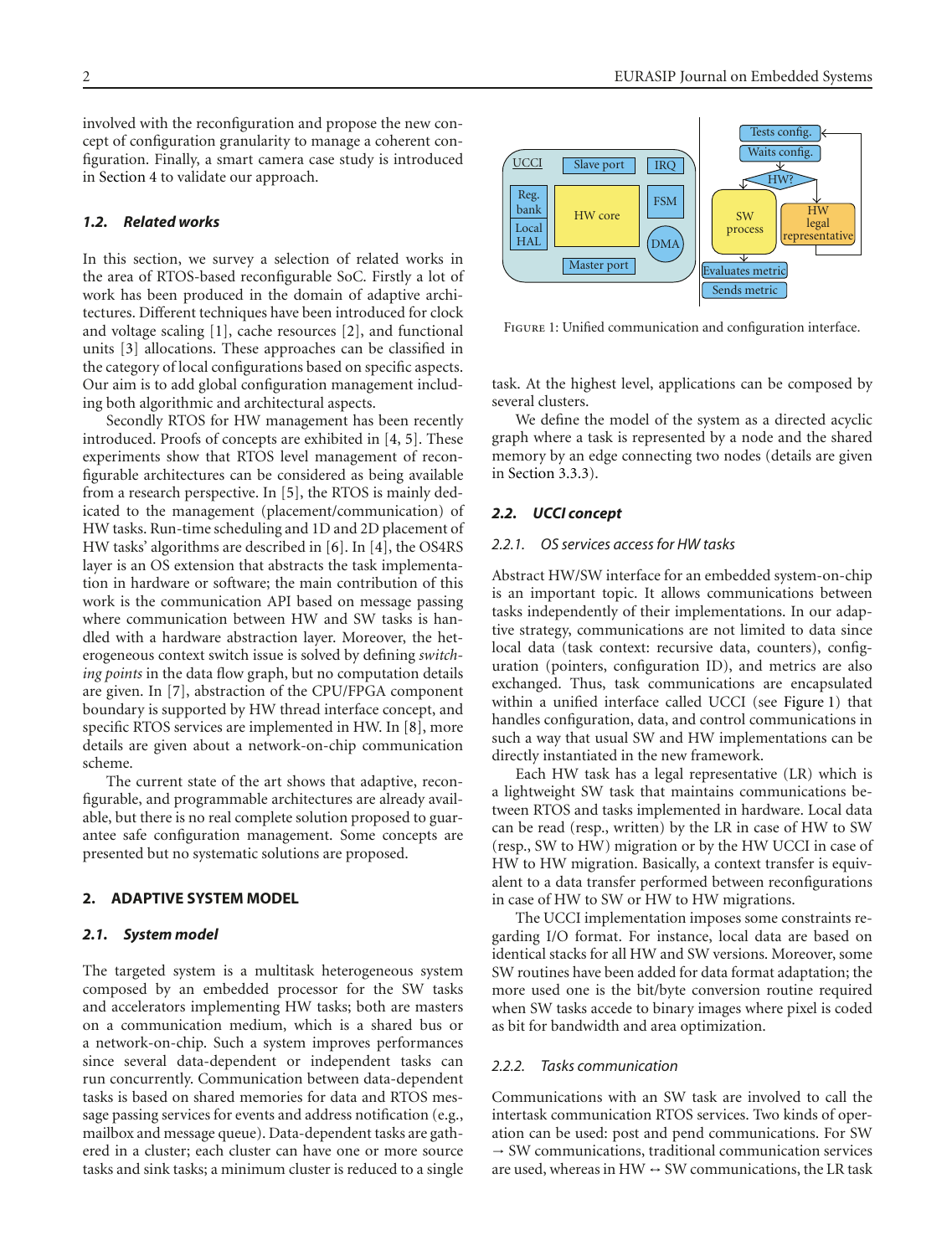

FIGURE 2: Configuration space model.

is mainly used to handle the HW pend request. Postservices are supported directly by the interrupt service routine (ISR). If using RTOS communication services appears to be essential to abstract the communication between tasks, the overhead due to the HW to LR communication via the ISR and the involved context switches can be important for an application using mainly message passing. Communication overhead between two HW tasks via RTOS communication service has been drastically reduced while delegating post and pend communication management to HW UCCI which provides message passing services. Thus, a first task can write directly the message in a specific register of a second HW task. "Pend" is represented by a wait state until a message is written in the register. Other services such as mutex, semaphore, and flag services are provided by the RTOS and not implemented in UCCI since no distributed implementation was justified. However, independently of our work, some specific HW implementations of mutex, for instance, can be added to improve performances as shown in [9].

UCCI concept brings efficient communication between HW tasks. However, control is added to the HW task to manage direct or OS message passing according to the implementation of the other tasks (more details are given in [10]).

## *2.3. Configuration space modeling*

Based on our analysis, we propose to partition the configuration space into three levels (see Figure 2).

*Algorithm reconfiguration* targets the functionality of a task. A new configuration may occur to improve performance, QoS, or energy. In this paper, we consider that each configurable task implements different algorithms with various complexity/performance tradeoffs; it can be, for instance, different lowpass filters based on an average of a variable number of images (2, 3, 4), image processing based on various mask sizes, or image thresholding based on static or dynamic thresholds.

*Data flow reconfiguration* represents the intertask communication scheme at the application level. The data flow configuration mainly impacts task UCCI and principally communication parameters (read/write addresses) located in the HAL. Such a configuration is used, for instance, when a task is inserted in or removed from the application. Since

data flow and algorithm modifications are very close in terms of frequency and management, we gather these two kinds of configurations under the term of algorithm configuration in the rest of the paper.

*Architecture configuration* is the arrangement of HW and SW task implementations for a set of tasks with associated selected algorithms. Architecture reconfiguration may occur to migrate an SW task to an HW implementation. In opposition, the system may switch a task from HW to SW. However, this possibility of task migration leads to important time and resource overheads (HW ↔ SW context store/load, bitstream generation, and download). In consequence, the modification of an architecture cannot occur at the application frequency. A tradeoff has to be solved between the rate of architecture reconfiguration and the gain it brings. We assume that HW dynamic configuration is available, but we do not address this point which is very technology-dependent (e.g., Xilinx bitstream loading). Besides, we have implemented our smart camera prototype on an Altera StratixII FPGA, which does not allow for dynamic reconfiguration; so all tasks are implemented at design time. Thus, HW task activation is implemented with a clock gating control.

Finally, reconfiguration raises the questions of algorithm/architecture selection, task activation control, communication scheme setup, and HW clock management. So, a configuration can be modeled by a unique configuration identifier (CID), which represents a point in a threedimensional space, namely, the combination of a set of algorithms, a data flow, and an architecture.

#### *2.4. Configuration management*

#### *2.4.1. Of/online configuration management*

Embedded systems are characterized by scarce resources in terms of energy, memory, and processing to be used efficiently. Our low-cost configuration management reduces the time and memory overheads separating offline selection and adaptation at run time. The first step of the management is the offline selection of potential configurations. The space of configuration (algorithm, data flow, and architecture configurations) is reduced to a unit of best configurations, in terms of performance, consumption, and QoS. An incertitude due to environment fluctuations or internal risks (cache misses, bus collisions, etc.) is also taken into account. In addition, the system adapts itself to its configuration by selecting online the best configuration within the preselected configuration finite space. Thus, no generation of configuration is processed and adaptation time is minimized.

#### *2.4.2. Local/global separation of concerns*

Online adaptation issue encompasses different aspects that drive the implementation of the reconfiguration decision control. The first relevant point is locality. A reconfiguration can be decided at the application level or system level. Based on application-specific data, a local decision provides a short reaction delay and metrics to compute the QoS. However, some decisions must be considered globally when a tradeoff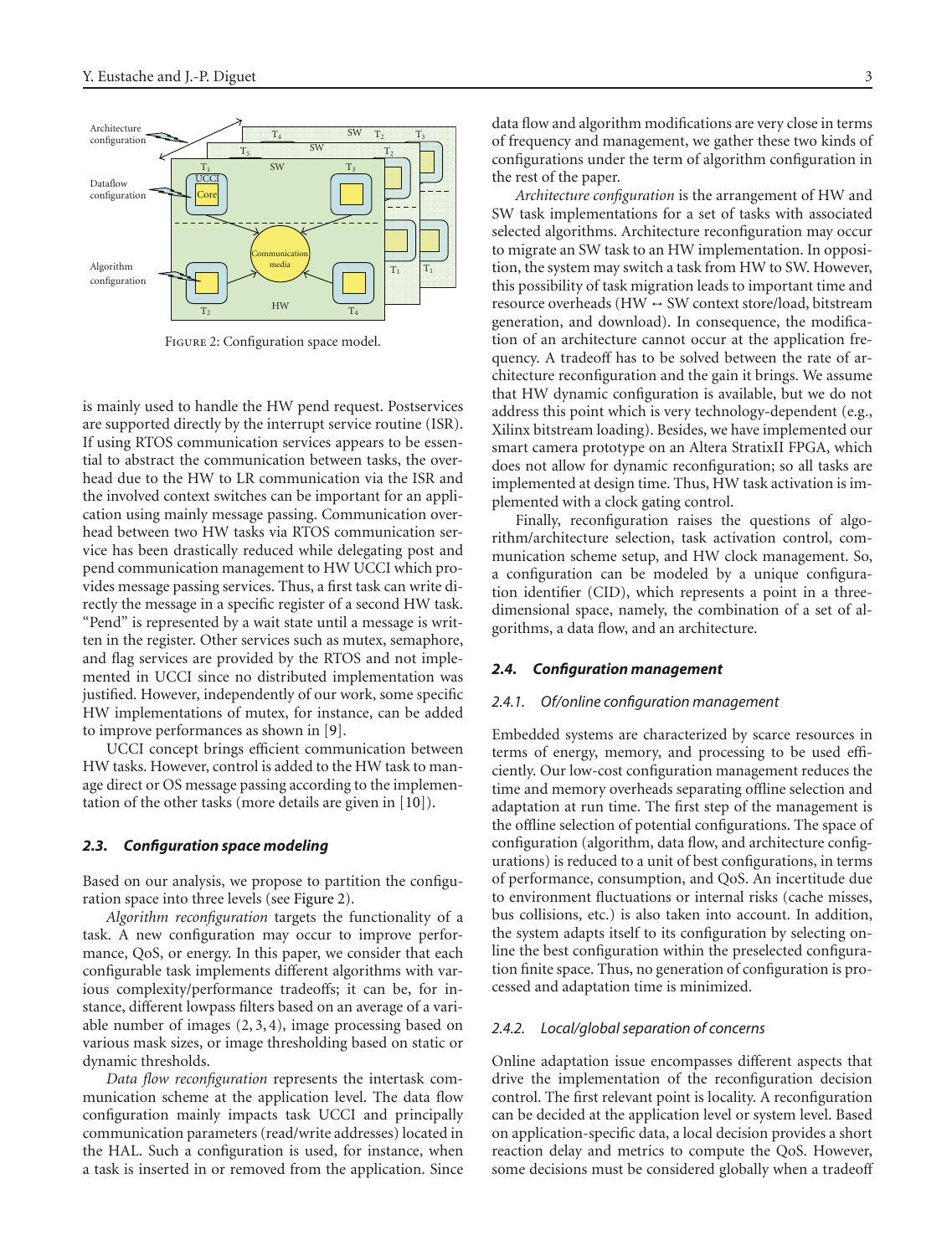

FIGURE 3: Application versus system configuration management.



FIGURE 4: Configuration management timing.

has to be found over the complete system between power consumption and computation efficiency. Another pertinent point is the complexity of the decision implementation. In the context of embedded systems, only low-cost solutions must be considered. To cope with these issues, we implement a two-step configuration management (see Figure 3). The local configuration manager (LCM) is the first level; it is application-specific. The second one is the global configuration manager (GCM); it is generic and so independent of embedded applications.

LCM is in charge of the algorithm configuration for all the tasks of the application it controls. Given results from application tasks, it first transforms application-specific metrics into normalized QoS metrics for the GCM. This is a kind of "application sensors" for the global manager. Secondly, it selects the minimum algorithm configuration to be considered by the GCM. Finally, the LCM controls the application configuration while applying the GCM decisions.

GCM is in charge of global system parameters (e.g., I/O data rates) and HW/SW implementation decisions. It collects information for configuration decisions from sensors such as CPU load from the OS, application-specific QoS from LCMs, and battery level and power from the gas gauge controller or from estimators when no measures are available. The GCM decides upon the new system configuration according to user requirements (system references) and configuration solutions issued from the local managers' design space restrictions.

#### *LCM and GCM as new RTOS services*

LCM is application-specific; it can be interpreted as a kind of driver or abstraction layer to get algorithmic configuration wishes issued from application tasks and to send new configurations to application tasks. A GCM is a new RTOS service comparable to scheduling or resource allocation.

In practice, LCM and GCM can be implemented as highpriority tasks within an existing RTOS (e.g., *μ*Cos). In such a scheme, each LCM pends on a message queue where application metrics are loaded and reacts according to its configuration management policy. The GCM wakes up each time a configuration algorithm is notified and reacts according to its configuration management policy. A simple policy consists in waiting all notifications from application tasks or LCM,

and it decides upon the new configuration compliant with user requirements.

#### *2.4.3. Configuration management timing*

Configuration frequency is also an important issue regarding configuration overhead. As shown in Figure 4, application execution time is defined as the base period; after each execution, the LCM receives metrics from tasks and collects QoS and execution time. Sensors acquisition (e.g., battery level) is managed with lower frequencies and can use linear estimators [11] to alleviate the measure overhead. In opposition, battery sensor, due to its important overhead of resources (control, computation time, consumption), is monitored with a lower frequency. At the application period, the GCM selects suitable algorithm configuration according to the actual architecture. The GCM is not synchronized with LCMs. In case of a single application, its period is the application one with an important restriction due to the configuration overhead of current reconfigurable SoC (FPGA). Thus, when architecture reconfiguration occurs, a *provision* period is computed; during this period, the GCM can only allow algorithmic reconfigurations. This two-step configuration management is very flexible and allows a short reaction delay for algorithm adaptation compared to the architectural modification.

## **3. SYNCHRONIZATION AND COHERENCY**

Adaptation process involves three main steps. First, the system has to be able to monitor its environment. For example, in our smart camera case study, the LCM locally uses the number of objects and the image resulting noise (number of isolated white pixels) to configure/select algorithms. Moreover, the LCM provides GCM with the application QoS being computed as the difference between object position based on image processing and estimations based on linear extrapolations. Other global information used is the battery level and task execution times.

Based on this set of information, the system (GCM) takes a decision (e.g., selection of a more robust 2D lowpass filter). Finally, it must guarantee a safe transition from an old to a new configuration. We propose to partition it into three subissues: local data management, communication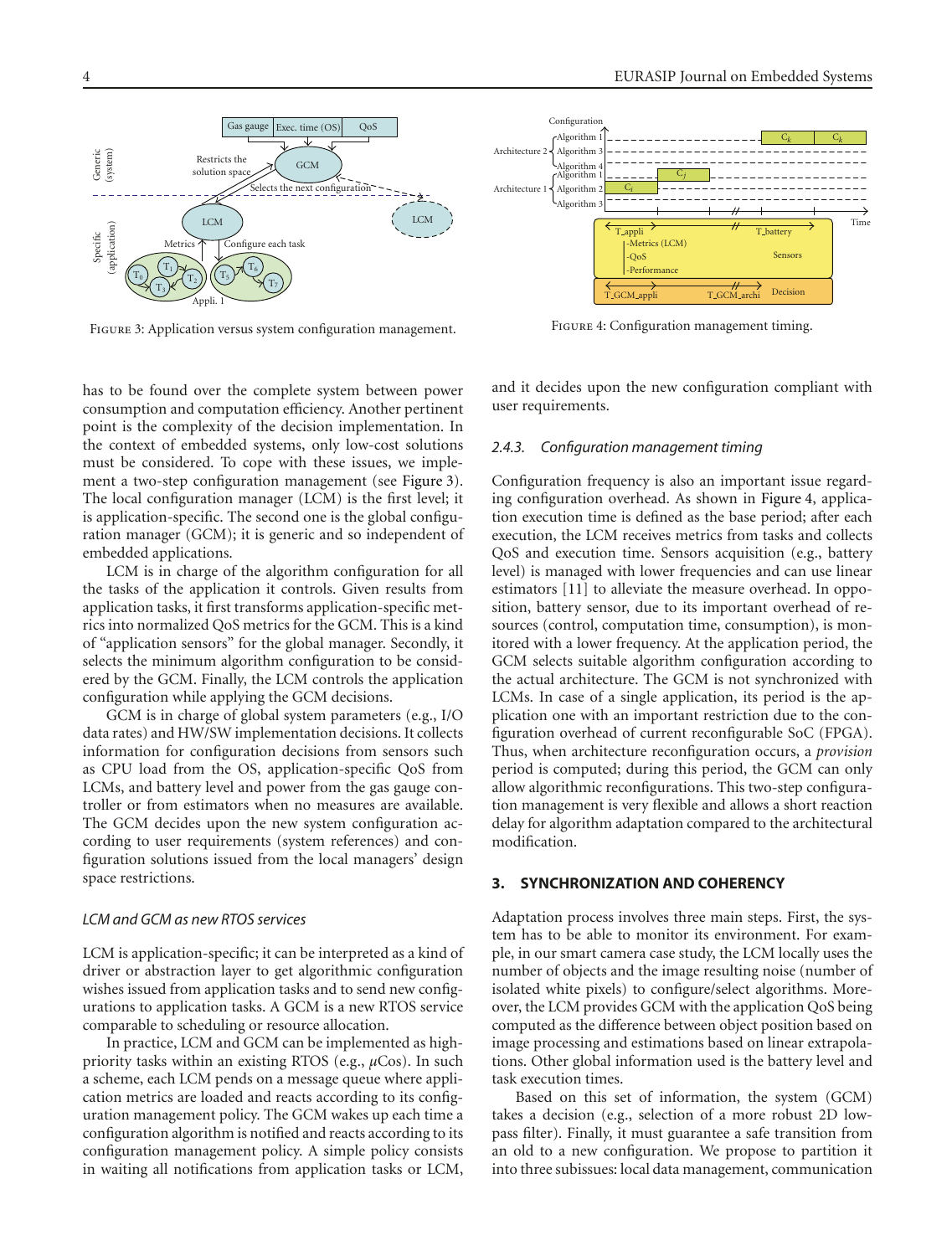dependencies, and functional dependencies that guarantee application coherency.

## *3.1. Issues*

*Local data management:* architectural reconfiguration raises the question of management of local data. Close to the SW context switch, HW task preemption involves saving processing data. It allows the task to resume its process with another implementation (*HW/SW* switches or HW move) with identical conditions. The main difficulty is to define a context model and store/load management.

*Communication dependency:* the communication topology can be modified according to data flow reconfiguration. So, the reconfiguration may be performed in a particular order compliant with communication dependencies to avoid memory or mail queue address mismatches. It means that a sender task will be configured before the task waiting for its data.

*Functional dependency:* configuration may also involve functional coherency management. However, if communication dependency is a run-time issue, management of functional coherencies can be processed offline. Such a modification may affect three process characteristics of a task: the functionality (e.g., compression/decompression algorithm), the amount of data (e.g., image size), and the data type (e.g., bit or byte processing). Thus, it may involve configuration dependencies between communicating tasks. Algorithm modification of configuration-dependent tasks involves defining configuration management to insure coherent data exchanges. On the other side, some algorithm configurations involve no configuration dependencies between tasks (e.g., the coefficient modification in a filtering task). In this case, the modification may be accepted at any time.

Finally, the problem of the coherency management is"how to be sure that a task receives sufficient homogeneous data from other tasks to complete its process and to provide sufficient homogeneous data to the downstream tasks before accepting a reconfiguration." This issue has to be solved regarding the complete system from source to sink tasks of all clusters and for each configuration.

#### *3.2. Solutions*

To solve the issues described above, we mainly target two points: synchronization which corresponds to the timing order to reconfigure the tasks, and algorithm coherency which corresponds to the integrity of data exchanged between tasks being reconfigured.

## *3.2.1. Local data management*

Local data management is a key point in the reconfigurable HW system research topics and mainly for the preemption of HW tasks. Usually, it is solved by considering that HW tasks are not preemptible, and so no context needs to be saved. Walder et al. target this issue in [12] and indicate that such services must be included, but no more details are given. This issue is strongly technology-dependent. In our application case study, we define task local data context (LDC) as a task-specific stack containing resident computation data and data pointers, which are unique for both HW and SW tasks. For SW to HW and HW to SW reconfigurations, contexts can be communicated directly via the LR. Regarding HW to HW reconfigurations, we use the same scheme as that implemented for data communications: shared memories and message (addresses) passing. Thus, contexts are saved in a context memory reloaded after each configuration. LDC is automatically loaded after a reconfiguration as the initialization step before running.

#### *3.2.2. Synchronization*

Online synchronization issue can be solved with configuration diffusion mechanisms. Our concept is based on the utilization of existing communication channel (direct HW to HW configuration or with RTOS communication services). Thus, we define a two-step strategy. Firstly, the configuration manager sends the CID to all source tasks of each cluster through a multicast diffusion. Secondly, the CID is propagated gradually from the source to the sink tasks over data channels. More details are given in Section 3.4

With such diffusion principles, we guarantee that all tasks will be configured starting with the source tasks. Note that propagation principle increases the HW control. Indeed, HW tasks receive and send the configuration ID via OS communication services or directly according to the implementation of other tasks. Moreover, it has also to inform its LR when it receives directly the CID from an HW task.

#### *3.2.3. Algorithm configuration coherencies*

To solve configuration coherency, we introduce the new concept of configuration granularity that guarantees for each task consistent production of data. For each configuration and for each task, it can be computed offline, and it corresponds to a task static parameter.

#### *3.3. Configuration coherency*

#### *3.3.1. Granularity concept*

By providing algorithm configuration capability, adaptive system has the objective to handle safe transitions between such configurations. In the case of two configurations involving coherencies, the adaptation manager has to be assured that tasks reach a synchronization point before they are reconfigured; namely, enough data must be available or produced before a configuration can be accepted. To solve this issue, we introduce the concept of configuration granularity, *Gc*.

*Definition 1. Gc* corresponds to the data quantity a task has to produce for a given output before it accepts a new configuration. It guarantees that sink tasks will receive enough data to complete their cycle before switching to another configuration.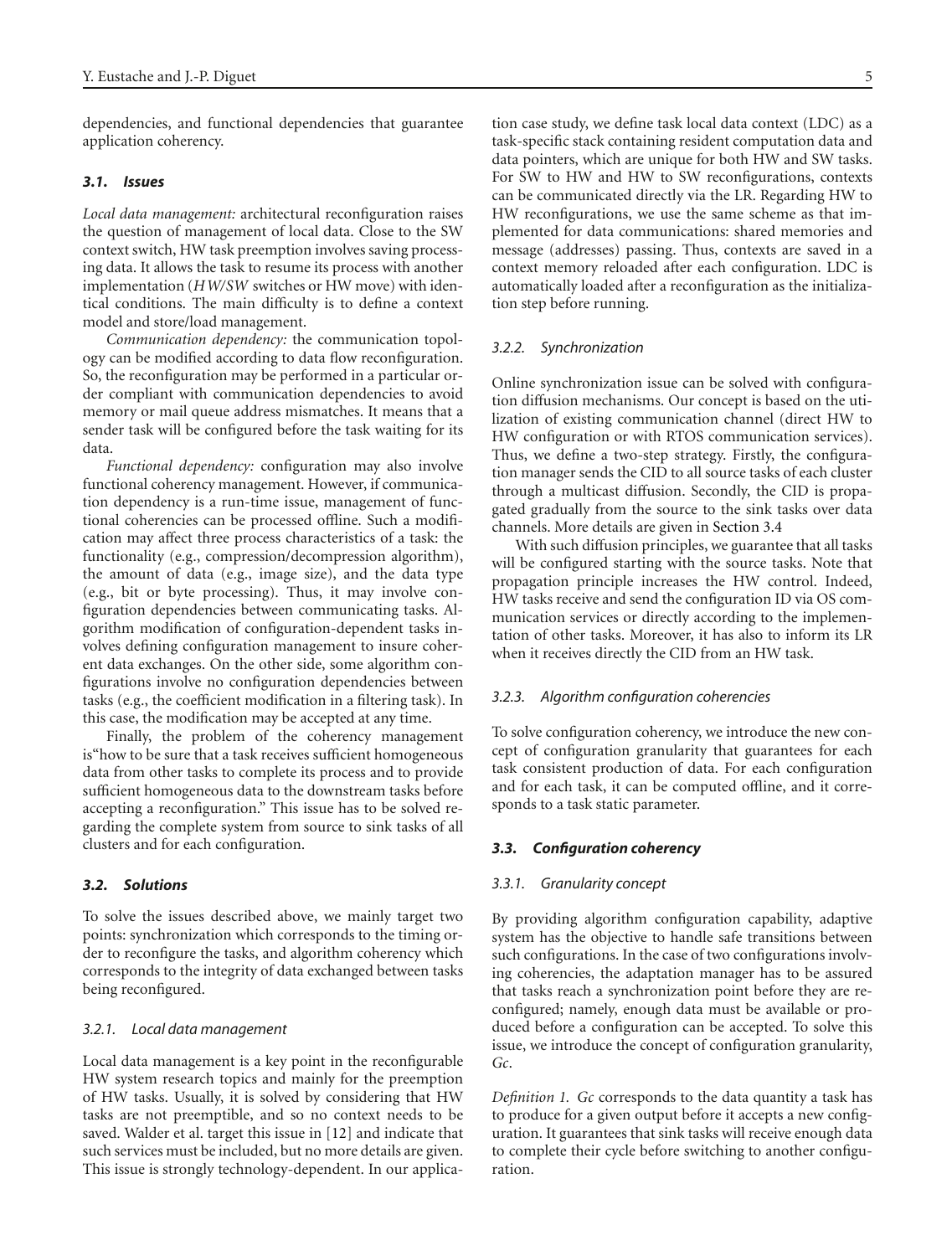

FIGURE 5: Synchronization with multicasting and propagation.



FIGURE 6: *Gc*<sup>0</sup> computation example.

#### *3.3.2. Reconfiguration process*

In our model, data communication is based on shared memories; it means that local data only deals with counters, residual, or recursive data. These are two distinct issues necessary for reconfiguration success, but they are driven by configuration granularity constraints. Thus, the configuration process is as follows:

- (1) CID reception,
- (2) no change until *Gc* is not reached,
- (3) save local data context (if necessary),
- (4) propagate CID (if successors),
- (5) task configuration:
	- (i) HW  $\leftrightarrow$  SW or HW  $\rightarrow$  HW migration, LDC loading,
	- (ii) datapath modification: HAL loading,
	- (iii) HW task suppression: bitstream removing or clock stopping, corresponding to SW task in SW state,
	- (iv) HW task insertion: bitstream loading, clock starting, or algorithm configuration, corresponding to SW task in LR state.

#### *3.3.3. Graph model for a given configuration*

Let  $G_C(N, E)$  be the system configured with the configuration C, where a node  $n \in N$  and a directed weighted edge  $e \in E$  connecting two nodes represent a task and a shared

memory between two tasks, respectively. The weight of the edge corresponds to the size of the minimum shared memory.

The configuration model is presented as follows.

- (1) *nb*(pred(*n*)): predecessor number of node *n*.
- (2) pred(*n*)[*i*]: predecessor node connected to input *i* of *n*.
- (3) succ(*n*)[*i*]: successor node connected to output *i* of *n*.
- (4)  $R(n, o)$ : amount of data produced by the predecessor node *o*; a node *n* reads per task cycle.
- (5)  $W(m, n)$ : amount of data the precedent node *m* produces per task cycle.
- (6) Cy(*n*): number of task cycles needed by the node *n* to produce and consume data.
- (7)  $e(pred(n)[i], n)$ : edge connecting the node *n* and its predecessor pred(*n*) with the *i*th output of the node *n*. It represents the memory between pred(*n*) and *n*.
- (8)  $V(e(pred(n)[i], e))$ : value of the edge connecting the node *n* and its predecessor node  $pred(n)$ . The weight of the edge corresponds to the shared memory size.
- (9)  $Gc_0^n[j]$ : configuration granularity of the node *n* on the edge connected to the *j*th output.

For a given configuration,  $R(\cdot \cdot \cdot)$  and  $W(\cdot \cdot \cdot)$  are constant characteristics of a node, whereas Cy(*n*), *V*(*e*(*n*,  $pred(n)[i]),$  and  $Gc_0^n[j]$  must be homogenized.

*Definition 2.* Gc<sub>0</sub> can be deduced from the number of process cycles that a task needs to produce sufficient data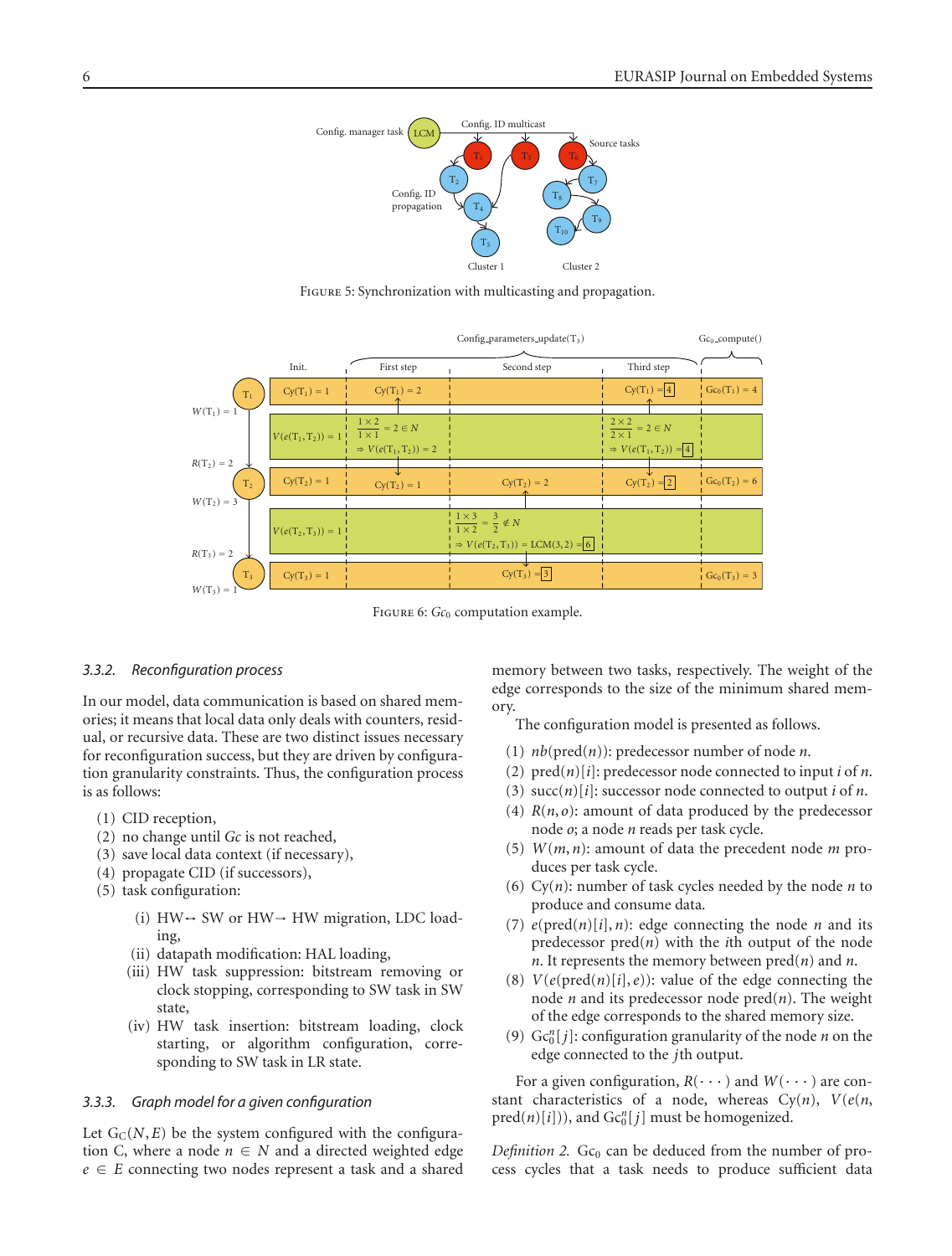according to the given output writing constraints (the constant quantity of data produced per cycle). For a multioutput task, the configuration granularity of each output respects the following equation:

$$
\forall i, \quad \frac{\text{Gc}_0^n[i]}{W(n,\text{succ}(n)[i])} = \text{Cy}(n). \tag{1}
$$

#### *3.3.4. SDF analogy*

Our system can be modelized by a synchronous data flow (SDF) [13], where one SDF model corresponds to our graph model for a given configuration. On one side, the SDF graph traveling goal is to find a periodic admissible schedule, meaning that tasks will be scheduled to run only when data are available and finite amount of data is required. On the other side, our goal is to find a homogeneous data computation configuration, meaning the cycle number of tasks to produce sufficient data before accepting a new configuration. The number of occurrences of a node then corresponds to the cycle number of a task in our graph model. Our contribution is to find the minimum value of configuration granularity  $Gc_0^n[i]$  for each output *i* of tasks *n*. Equation (1) gives the relation between  $\text{Gr}_{0}^{n}[i]$  and  $\text{Cy}(n)$ .

#### *3.3.5. Granularity computation*

For a safe transition (no data famine and no blocking behavior), configuration granularity is computed for each coherency-dependent couple of producer-consumer tasks and for all configurations. Its statical characteristics allow us to do it offline. Granularity computation is realized for each path from all sink tasks. The result depends not only on consumer task characteristics but also on characteristics of all tasks composing the cluster.

We have developed an algorithm to compute the configuration granularity in three steps. First, we assume that the system is consistent in the sense of SDF formalism where for a connected SDF graph with *s* nodes and topology matrix Γ, rank( $\Gamma$ ) =  $s-1$  is a necessary condition for a periodic admissible sequential schedule to exist. Real HW/SW applications are consistent and our solution can be applied.

We first initialize the cycle number, the configuration granularity, and the weight of the edges to one (at least one cycle for computation, one dataset produced, and one cycle for reconfiguration). The algorithm then homogenizes the edge weight and the cycle number of each node according to their read and write constraints. Finally, it computes the configuration granularity for each node output.

The Config Parameter Update() function travels each branch of the graph from the sink to the source tasks. The computation core checks if data quantity produced by the precedent task  $pred(n)$  is sufficient and corresponds to an integer value compared with the consumption of the task *n*. Otherwise, the least common multiplier between these two values is computed. The cycle number of the tasks pred(*n*) and *n* is then updated according to the read and write constraints,  $R(n, \text{pred}(n)[i])$  and  $W(\text{pred}(n)[i], n)$ . Finally, modifications of the number of cycles are propagated to the

upstream and downstream tasks by the recursive characteristic of the algorithm. Applying the  $\text{Gc}_{0}$ -Compute function for each task output, we guarantee the minimum exchange of data between tasks before a new configuration can be taken into account without data loss and blocking states.

Algorithm 1 is launched for all sink tasks and repeated until no modifications are observed.

It is applied on a simple example in Figure 6. In a cluster, three data-dependent tasks communicate in a single path via shared memories. The tasks are also configurationdependent. In consequence, the configuration granularity is computed.  $T_1$ ,  $T_2$ , and  $T_3$  have to produce, respectively, 4, 6, and 3 data before accepting a reconfiguration.

With its recursive characteristic, Algorithm 1 targets also multipath graph. Each path is traveled from the sink to the source tasks.

An additional termination condition is added due to hardware limitation. Thus, intertask memory size is bounded by the resource limitations involved by embedded systems characteristics.

#### *3.3.6. Application rescaling*

While the configuration granularity *Gc*<sup>0</sup> represents the minimum protection against famine and blocking behavior, application constraints may impose rescaling of the configuration granularity. Rescaling is processed task by task according to application and user requirements:

$$
\forall n, \quad \mathbf{G}\mathbf{c}^n = K^n \times \mathbf{G}\mathbf{c}_0^n \text{ with } K^n \in \mathbb{N}^*.
$$
 (2)

The scaling factor  $K^i$  of the task  $Ti$  can be computed according to the minimal configuration granularity *Gc*<sub>0</sub> and the application-constrained configuration granularity *Gcappli*:

$$
\forall n, \quad K^n = \frac{\text{LCM}(\text{Gc}_0^n, \text{Gc}_{\text{appli}}^n)}{\text{Gc}_0^n}.
$$
 (3)

For instance, in a 20-row image application, the task *T*2, after system homogenization by granularity functions (see Figure 6), has a minimal configuration granularity equal to six rows,  $Gc_0^n = 6$  (the task accepts a reconfiguration after the computation of six rows). However, a designer can impose that the task cannot be reconfigured before the complete image process for QoS reasons (image homogeneity), Gc<sup>n</sup><sub>appli</sub> = 20. The scaling factor  $K^n$  is then equal to  $10(LCM(6, 20))/6 =$ 10). Finally, the application-constrained configuration granularity imposes that the task produces 60 lines (3 images) before accepting a reconfiguration.

#### *3.3.7. K-setup rules*

Two add-on rules ensure a safe and coherent configuration transition. We consider  $K^{pred(n)}$  and  $K^n$  the scaling factors applied to the minimal granularity  $\mathsf{Gc}_0^{\text{pred}(n)}$  and  $\mathsf{Gc}_0^n$  of tasks *T*pred(*n*) and *T<sup>n</sup>* (the producer task and the consumer task, resp.)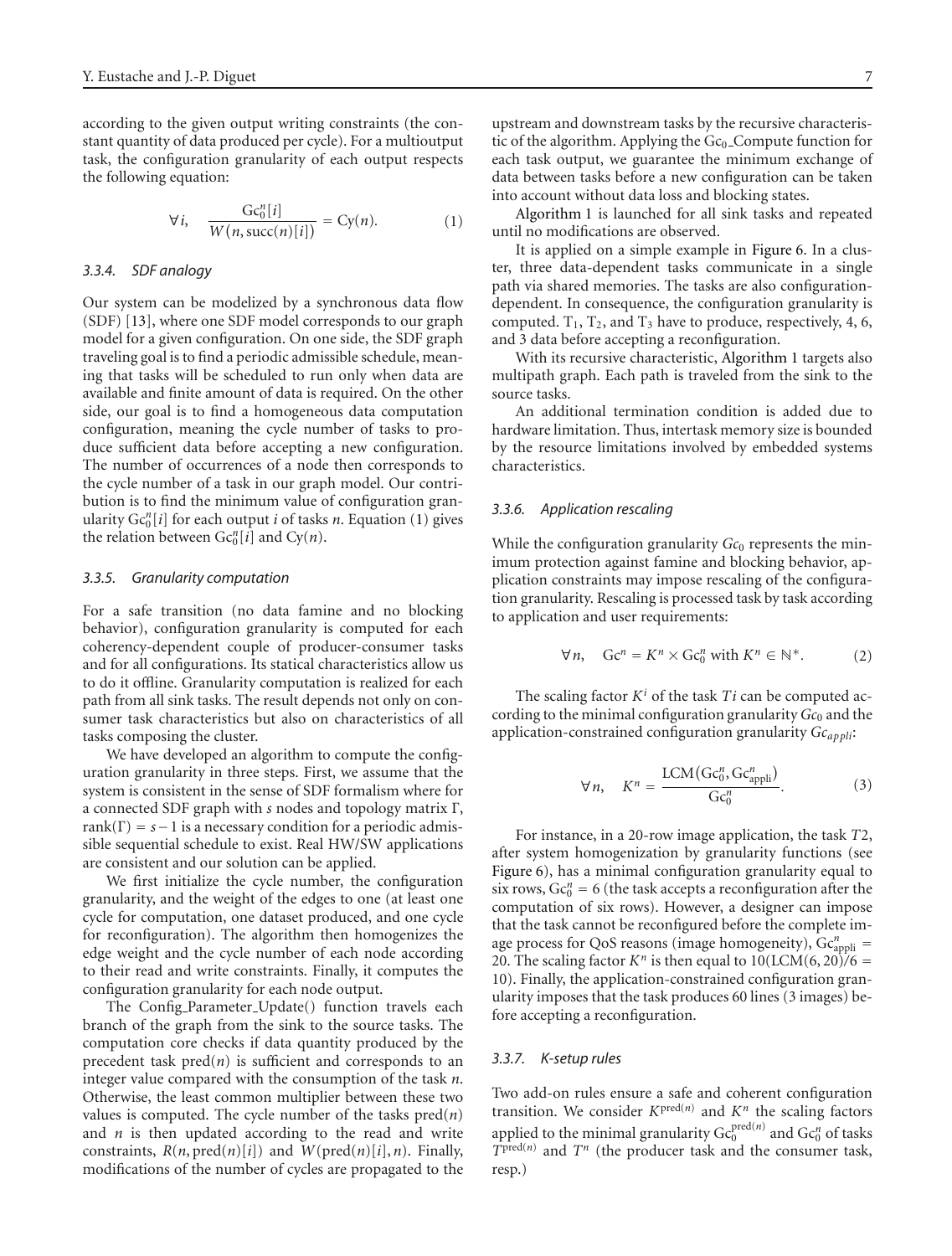| (1)          | Initialization();                                                                        |
|--------------|------------------------------------------------------------------------------------------|
| (2)          |                                                                                          |
| (3)          | <b>for</b> all sink Task S <b>do</b>                                                     |
| (4)          | $Config\_Parameter\_Update(S);$                                                          |
| (5)          | end for                                                                                  |
| (6)          |                                                                                          |
| (7)          | for all $n$ do                                                                           |
| (8)          | $Gc_0$ -Compute $(n)$ ;                                                                  |
| (9)          | end for                                                                                  |
| (10)         |                                                                                          |
| (11)         | Config_Parameter_Update $(n)$                                                            |
| (12)         |                                                                                          |
| (13)         | $NP = nb(pred(n))$                                                                       |
| (14)         | $i=0$                                                                                    |
| (15)         | while $NP > 0$ do                                                                        |
| (16)         | Config_Parameter_Update( $\text{pred}(n)[i])$                                            |
| (17)         | $\text{Modif}(\text{Cy}(n)) = 0$                                                         |
| (18)         | $\text{Modif}(\text{Cy}(\text{pred}(n)[i])) = 0$                                         |
| (19)         | $A = Cy(n) \times R(n, pred(n)[i])$                                                      |
| (20)         | $B = Cy(pred(n)[i], n) \times W(pred(n)[i], n)$                                          |
|              |                                                                                          |
| (21)         | if $\frac{A}{R} \in \mathbb{N}$ then                                                     |
| (22)         | $V(e(n, pred(n)[i])) = A$                                                                |
| (23)         | else                                                                                     |
| (24)         | $V(e(n, pred(n)[i])) = LCM(A, B)$                                                        |
| (25)         | $C = \frac{V(e(n, \text{pred}(n)[i]))}{R(n, \text{pred}(n)[i])}$                         |
|              |                                                                                          |
| (26)         | if $Cy(n)\neq C$ then                                                                    |
| (27)         | $Cy(n) = C$                                                                              |
| (28)         | $\text{Modif}(\text{Cy}(n)) = 1$<br>end if                                               |
| (29)<br>(30) | end if                                                                                   |
|              |                                                                                          |
| (31)         | $D = \frac{V(e(n, \text{pred}(n)[i]))}{W(\text{pred}(n)[i], n)}$                         |
| (32)         | if $Cy(pred(n)[i]) \neq D$ then                                                          |
| (33)         | $Cy(pred(n)[i]) = D$                                                                     |
| (34)         | $\text{Modif}(\text{Cy}(\text{pred}(n)[i])) = 1$                                         |
| (35)         | end if                                                                                   |
| (36)         | if $\text{Modif}(\text{Cy}(n)) = 1$ then                                                 |
| (37)         | $i=0$                                                                                    |
| (38)         | $NP = nb(pred(n))$                                                                       |
| (39)         | else if Modif $Cy(pred(n)[i]) = 1$ then                                                  |
| (40)         | $i = i$                                                                                  |
| (41)         | $NP = NP$                                                                                |
| (42)         | else                                                                                     |
| (43)         | $i = i + 1$                                                                              |
| (44)         | $NP = NP - 1$                                                                            |
| (45)         | end if                                                                                   |
| (46)         | end while                                                                                |
| (47)         |                                                                                          |
| (48)         |                                                                                          |
| (49)         | $Gc_0$ _Compute $(n)$                                                                    |
| (50)         |                                                                                          |
| (51)         | for all $j$ do                                                                           |
| (52)         | $\operatorname{Gc}_0^n[j] = \operatorname{Cy}(n) \times W(n,\operatorname{succ}(n)[j]);$ |
| (53)         | end for                                                                                  |
| (54)         |                                                                                          |





TABLE 1: Communication performance results.

|         | $SW \rightarrow SW$ | $SW \leftrightarrow HW$ | $HW \leftrightarrow HW$ |
|---------|---------------------|-------------------------|-------------------------|
| MB post | 517 cy.             | 2035 су.                | 15 cy.                  |
| MB pend | 425 cy.             | 3087 cy.                | 11 cy.                  |

*Rule 1.* "Data homogeneity": all data computed by the consumer task with a configuration have been produced with the same configuration:

$$
\forall n, \quad K^{\text{pred}(n)} \le K^n. \tag{4}
$$

Scaling factor  $K<sup>n</sup>$  from source to sink tasks follows a monotonically decreasing function.

*Rule 2.* "Computation homogeneity": all data produced with a configuration have to be computed by the consumer task with the same configuration:

$$
\forall n, \quad K^{\text{pred}(n)} \ge K^n. \tag{5}
$$

Scaling factor  $K^n$  from source to sink tasks follows a monotonically increasing function.

*Rule 3.* "Safe reconfiguration rule": applying these two precedent rules means that each task has to respect the following rule:

$$
\forall n, \quad K^{\text{pred}(n)} = K^n = \text{Max}(K^n). \tag{6}
$$

In consequence, when all tasks of a cluster use the same scaling factor, data and process homogeneities are ensured and a safe reconfiguration is managed.

#### *3.3.8. Summary*

Four cases can be considered. When tasks have no data dependency and there are no application constraints, each task belongs to separate clusters and so has a configuration granularity equal to the initial value of one. Thus, each task can be reconfigured after producing one dataset.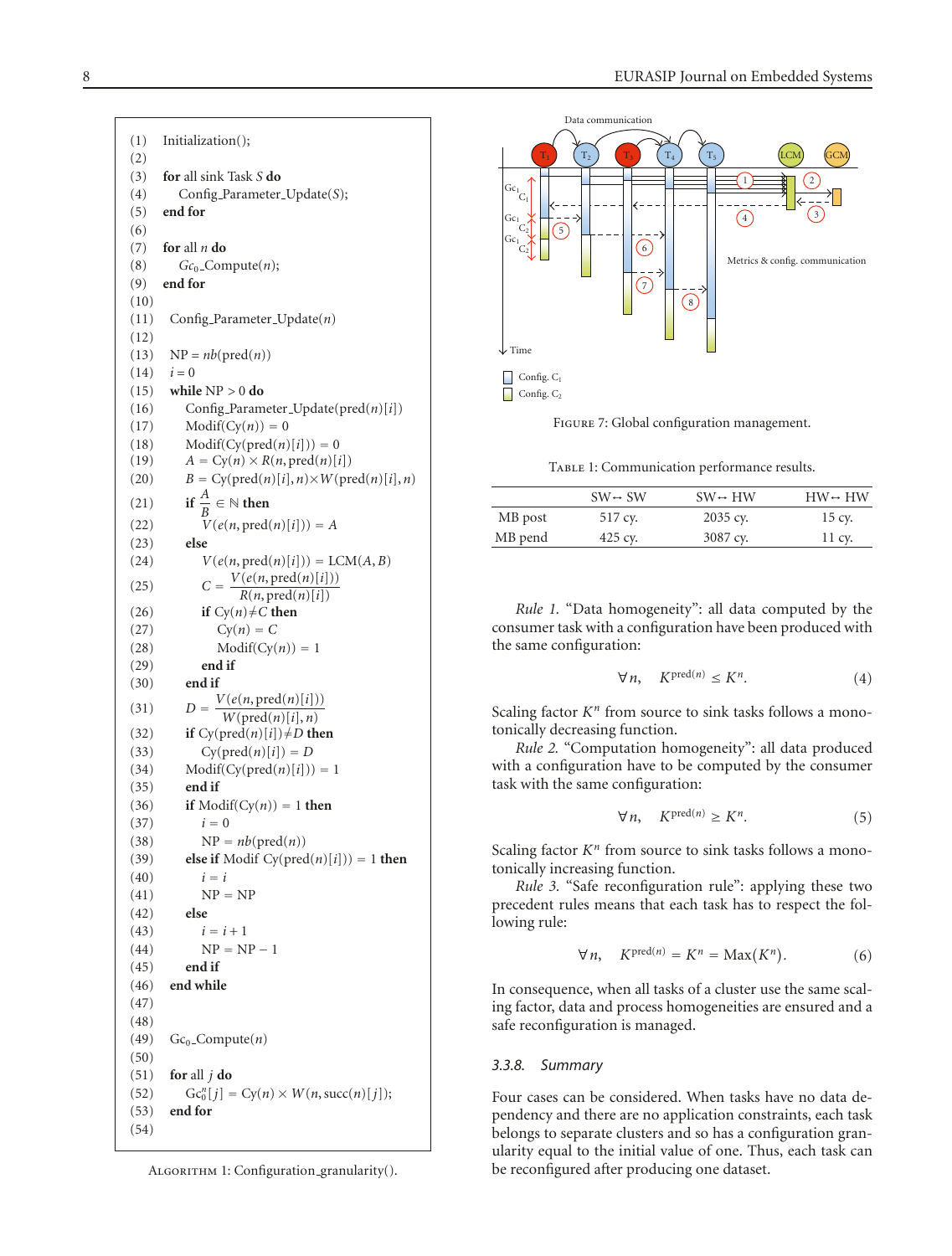| $T_1$                         | T <sub>2</sub>   | $T_3$          | T <sub>4</sub>   | $T_5$          |
|-------------------------------|------------------|----------------|------------------|----------------|
| Erosion &<br>Average &        |                  | Reconstruction | Labeling         | Display        |
| Background suppr.             | Dilation         |                |                  |                |
|                               |                  | (b)            |                  |                |
| $T_1 - T_2 - T_3 - T_4 - T_5$ | SW-SW-SW-SW-SW   | SW-HW-HW-SW-HW |                  | HW-HW-HW-HW-HW |
| Exec. Time                    | 245.650.000 cy.  | 80.800.000 су. | 1.820.000 cy.    |                |
|                               | $\pm 0.01\%$     | $\pm 0.04\%$   | $\pm 0, 2\%$     |                |
| Frames/sec.                   | 0,20             | 0,62           | 26               |                |
| Area                          | 19%              | 59%            |                  | 92%            |
| StratixII S60                 |                  |                |                  |                |
| Power                         | $137 \text{ mW}$ | $228$ mW       | $285 \text{ mW}$ |                |

#### Table 2: Implementation results with a 50 MHz system clock.

(a)

TABLE 3: Fluctuating execution time due to data.

| Task           | Variation      | Exec. time      |
|----------------|----------------|-----------------|
| Erosion        | 1 pixel        | 14.240.816 cy.  |
|                | 320*240 pixels | 146.197.242 cy. |
|                | 1 iteration    | 15.641.863 cy.  |
| Reconstruction | 2 iterations   | 162.476.520 cy. |
|                | 3 iterations   | 172.675.410 cy. |

When tasks have data dependency (they are gathered into a cluster) and no configuration dependency, and there are no application constraints, each task has a configuration granularity equal to the initial value of one. Thus, each task can be configured after one cycle.

When tasks have data dependency and configuration dependency (e.g., the type of data), and there are no application constraints, we compute  $Gc_0$  for each task. Thus, each task can be configured after producing  $Gc_0$  data.

When tasks have data dependency and configuration dependency and there are application constraints (e.g., complete image processing), we compute *Gc*<sup>0</sup> for each task and rescale it according to constraints. Thus, each task can be configured after producing  $K \times Gc_0$  data. *K* of all tasks is set up according to the third *K*-setup rule to guarantee data and computation homogeneities.

## *3.4. Global configuration management*

#### *3.4.1. Online configuration process*

Figure 7 summarizes the online configuration procedure; upload of metrics (1) from the tasks to the LCM and (2) between local and global configuration managers allows the GCM to select the next configuration. The CID is then downloaded to the LCM (3) which diffuses it by multicasting (4) to the source tasks  $(T_1 \text{ and } T_3)$ . Both propagate the message to their downstream tasks as soon as they leave their configuration granularity, and then they take into account the new configuration. The propagation follows the same process gradually (leave the configuration granularity, propagate to its neighbor, and reconfigure it) from the source to the sink tasks (5) and (8). Task  $T_4$  waits the configuration signal from  $T_2$  and  $T_3$  before accepting the new configurations (6) and (7). Otherwise, without a new configuration, tasks continue their process with the current configuration.

#### *3.4.2. Case of nondeterministic data production*

In the previous development, the amount of data produced by each task in a given configuration is considered as being fixed; it means that the graph is synchronous in the sense of the SDF formalism. This assumption is no more valid if data production is data-dependent.

However, configuration managers offer the flexibility to solve this issue. In such a case, the amount of produced data is a metric to be sent to the LCM, that can react by sending specific configuration messages to tasks where new configuration granularity is specified. This decision is safe since the LCM can send granularity specification before any reconfiguration order. In practice, the configuration can be recomputed online according to Algorithm 1 or decided according to pre-computed modes.

#### **4. CASE STUDY**

Our application is an embedded smart camera for object tracking, as presented in [11], implemented on an Altera Stratix II. It is composed of several tasks which can be implemented in hardware or software. There are two types of tasks. The first one is the set of application tasks for image processing (e.g., averaging, background suppression, erosion, dilation, labeling, etc.). The second one is composed of configuration management tasks (GCM, LCM), sensor and peripheral tasks, which include camera, VGA, and gas gauge controllers. All message passing uses mailbox or message queues